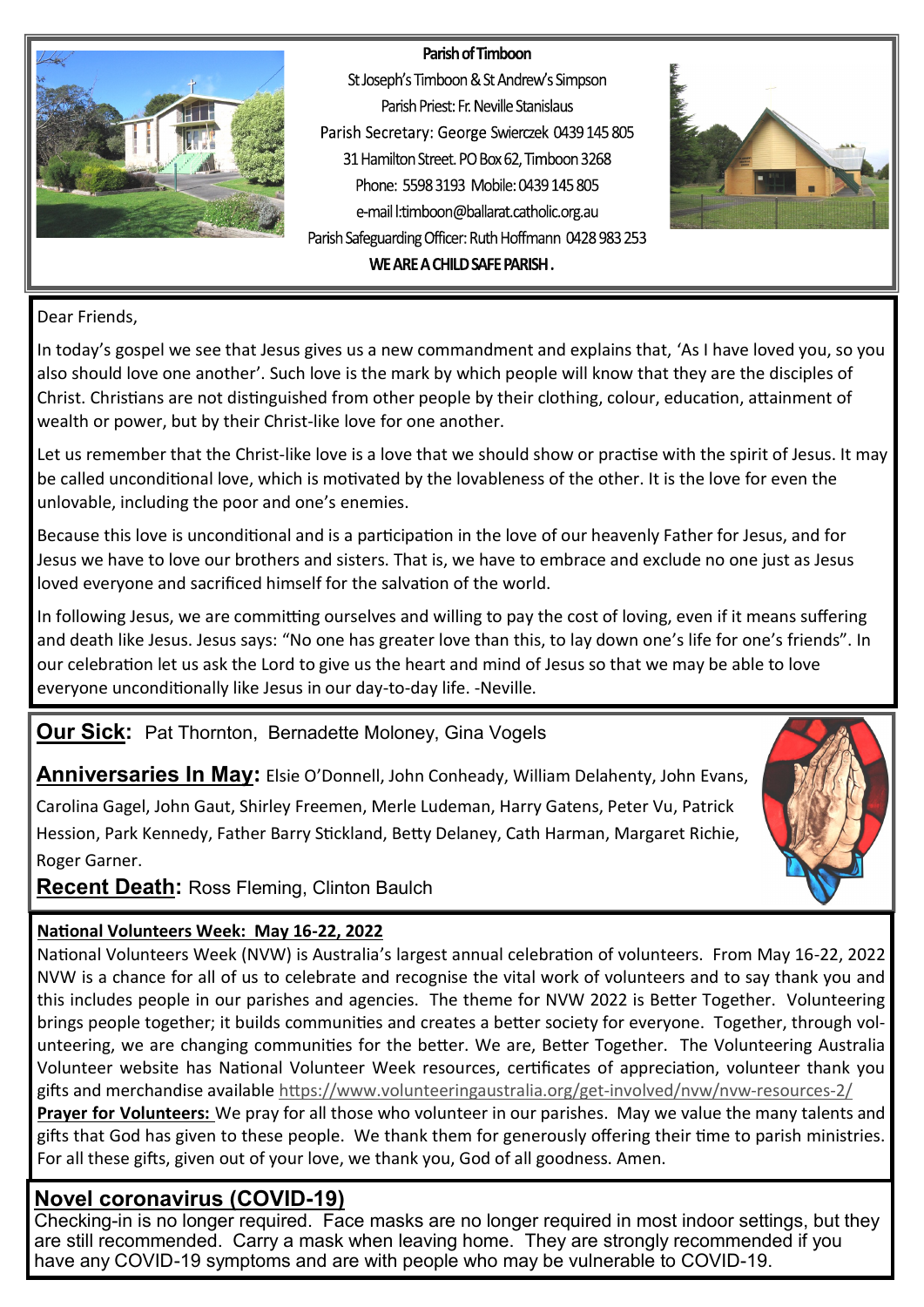

# **LITURGY OF THE WORD**

# **Sunday 15 May 2022 Fifth Sunday of Easter Year C**

### **First Reading**

Acts 14:21-27 A reading from the Acts of the Apostles

*They assembled the church and gave an account of all that God had done with them.*

Paul and Barnabas went back through Lystra and Iconium to Antioch. They put fresh heart into the disciples, encouraging them to persevere in the faith. 'We all have to experience many hardships' they said 'before we enter the kingdom of God.' In each of these churches they appointed elders, and with prayer and fasting they commended them to the Lord in whom they had come to believe.

They passed through Pisidia and reached Pamphylia. Then after proclaiming the word at Perga they went down to Attalia and from there sailed for Antioch, where they had originally been commended to the grace of God for the work they had now completed.

On their arrival they assembled the church and gave an account of all that God had done with them, and how he had opened the door of faith to the pagans.

**The Word of the Lord...***Thanks be to God*

### **Responsorial Psalm**

Ps 144:8-13. R. cf. v.1

(R.) I will praise your name for ever, my king and my God.

or

(R.) Alleluia!

- 1. The Lord is kind and full of compassion, slow to anger, abounding in love. How good is the Lord to all, compassionate to all his creatures. (R.)
- 2. All your creatures shall thank you, O Lord, and your friends shall repeat their blessing. They shall speak of the glory of your reign and declare your might, O God, to make known to men your mighty deeds and the glorious splendour of your reign. (R.)
- 3. Yours is an everlasting kingdom; your rule lasts from age to age. (R.)

## **Second Reading**

Rv 21:1-5 A reading from the book of the Apocalypse

*He will wipe away all the tears from their eyes.*

I, John, saw a new heaven and a new earth; the first heaven and the first earth had disappeared now, and there was no longer any sea. I saw the holy city, and the new Jerusalem, coming down from God out of heaven, as beautiful as a bride all dressed for her husband. Then I heard a loud voice call from the throne, 'You see this city? Here God lives among men. He will make his home among them; they shall be his people, and he will be their God; his name is God-with-them. He will wipe away all tears from their eyes; there will be no more death, and no more mourning or sadness. The world of the past has gone.'

Then the One sitting on the throne spoke: 'Now I am making the whole of creation new.'

**The Word of the Lord...***Thanks be to God*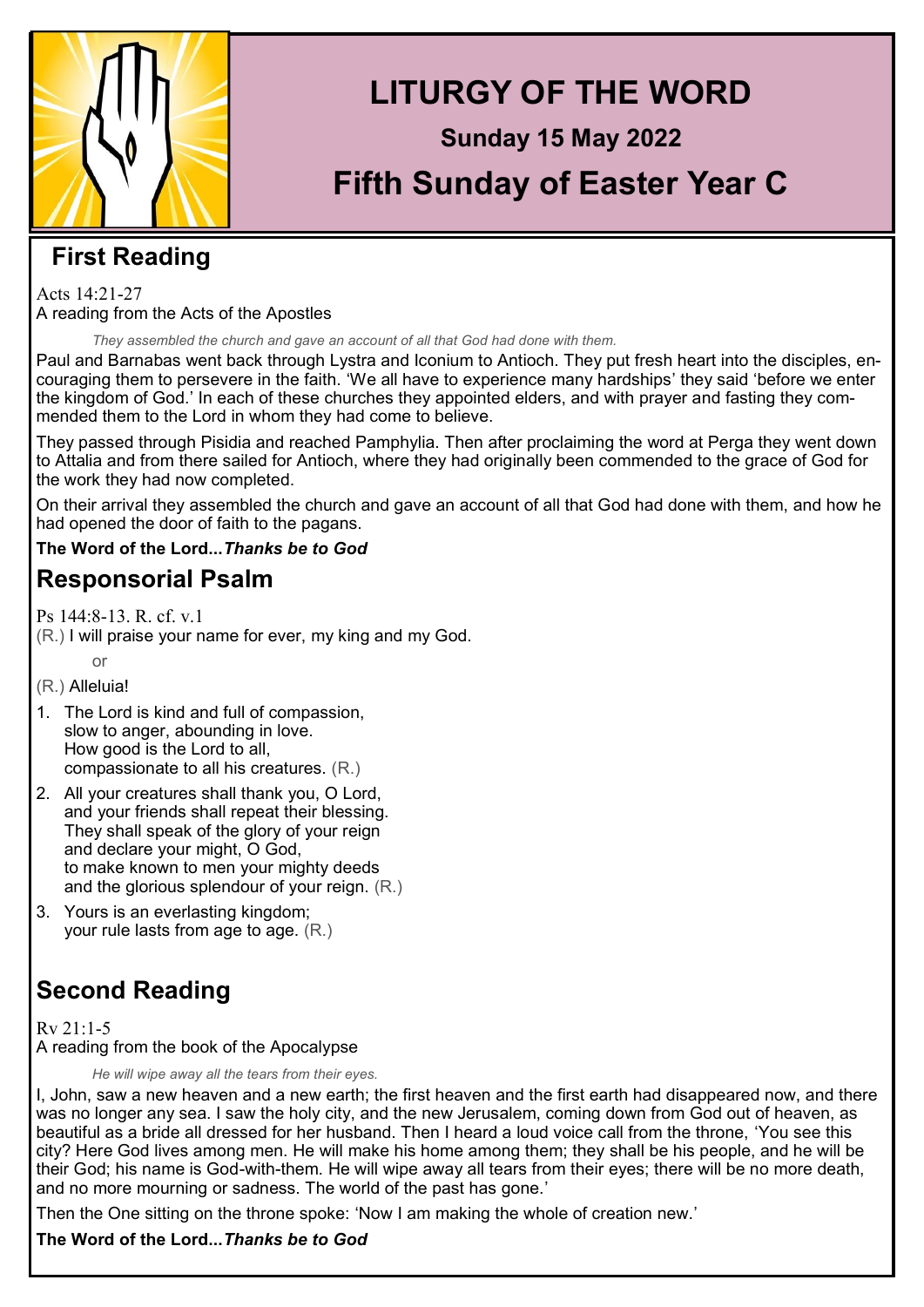### **Gospel Acclamation**

Jn 13:34 Alleluia, alleluia! I give you a new commandment: love one another as I have loved you. Alleluia!

### **Gospel**

Jn 13:31-35 A reading from the holy Gospel according to John

*I give you a new commandment: love one another.*

When Judas had gone Jesus said:

'Now has the Son of Man been glorified, and in him God has been glorified. If God has been glorified in him, God will in turn glorify him in himself, and will glorify him very soon. My little children, I shall not be with you much longer. I give you a new commandment: love one another; just as I have loved you, you also must love one another. By this love you have for one another, everyone will know that you are my disciples.'

#### **The Gospel of the Lord...***Praise to You Lord Jesus Christ*

*© The scriptural quotations are taken from the Jerusalem Bible, published and copyright 1966, 1967 and 1968 by Darton Longman and Todd Ltd and Doubleday & Co Inc, and used by permission of the publishers. The English translation of the Psalm Responses, the Alleluia and Gospel Verses, and the Lenten Gospel Acclamations, and the Titles, Summaries, and Conclusion of the Readings, from the Lectionary for Mass © 1997, 1981, 968, International Committee on English in the Liturgy, Inc. All rights reserved. The prayers are from the English Translation of the Roman Missal © 2010 International Committee on English in the Liturgy Inc. (ICEL)*

We pray for all who are suffering and bereaved. At this time of sorrow, incomprehension, and tragedy, we stand together. In this crisis, we pray for God's mercy and healing for the sick and for health and strength for all who care for them. Amen.

Mass counts have begun! If you didn't record your mass counts for the weekend just gone, you need to think about how many people attended and record it NOW!

The Annual Diocesan Mass Count will take place over 4 weekends in May. Counting's should have started last weekend ( 7-8 May) and continue each weekend until the end of May. Mass Count Forms are attached. You can either use the PDG of Excel Sheet to record your Mass counts. Also attached to this email is a "Counter's Form." This form can be used to assist the counter's recording the numbers at Mass or Assembly.

- **Please record a count for every Mass and Lay Led Assembly held in your parish on each of the four weekends.**
- **Please complete ALL columns, including what the 'usual' count will be.**
- **If you have increased or reduced numbers, include the reason why (e.g. Baptism, First Eucharist, etc.)**

After the four weekends are complete you will be required to submit your completed Mass Count Forms to the Diocese by Friday 10 June, 2022.

If you have any queries please email fran.peterkin@ballarat.catholic.org.au